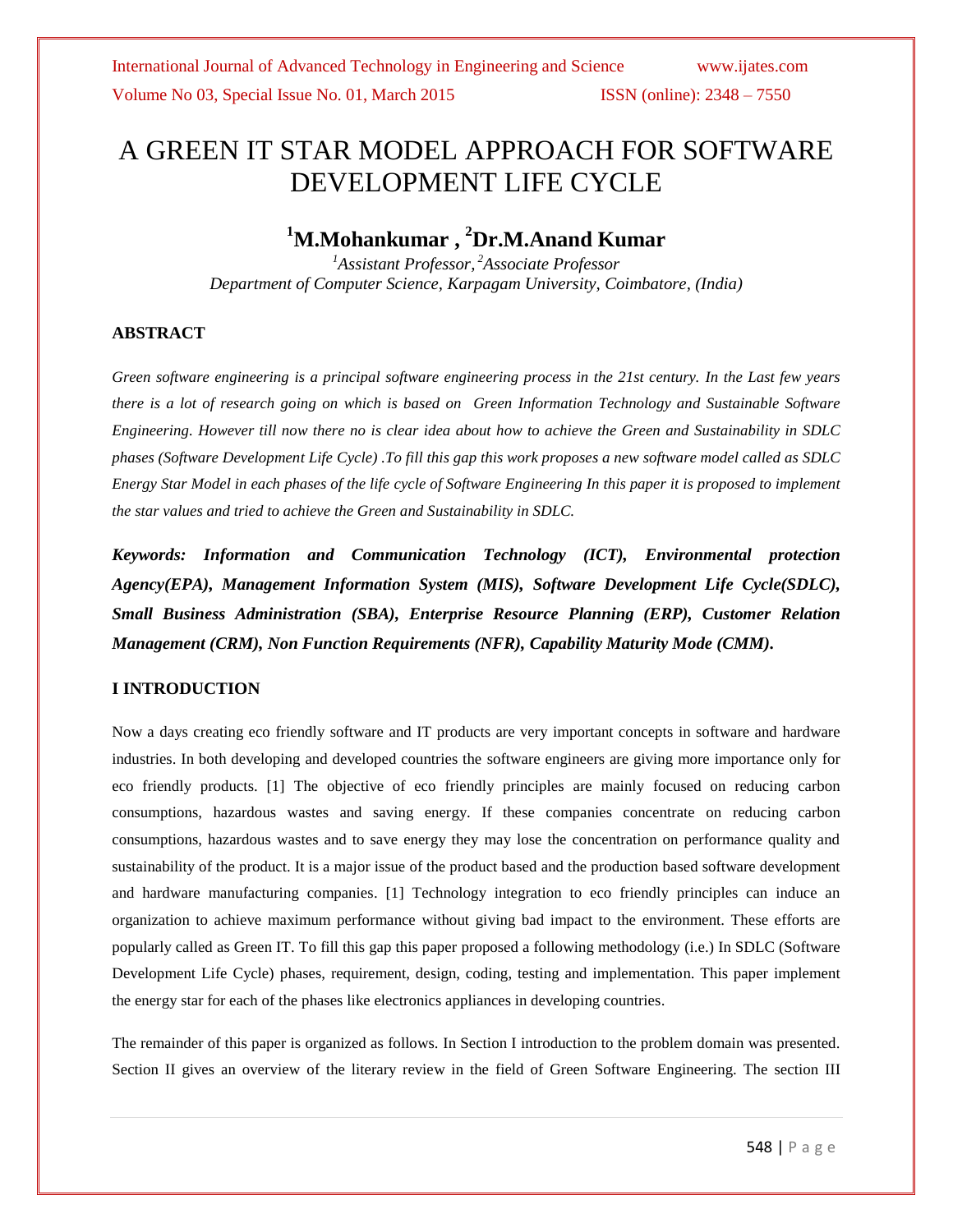describes about the proposed work used for finding Green and Sustainable Software Engineering methods. The section IV gives the conclusion about the new model and future research in this model.

#### **II. LITERATURE SURVEY**

The study of Green and Sustainable development was first introduced at the World Convention on Environment and Development in 1987[4]. It defined the Green software process as "development that meets the needs of the present without compromising the ability of future generations to meet their own needs. It soon becomes a paradigm for software organizations. The research started with the software safety and security in the initial stages and currently focus was shifted to reduce waste or raw materials and save the environment, the concept of Green software becomes increasingly complex [5].

The hardware aspects are covered by Green IT concepts where many publications on sustainability of data centers were published. For instance, the code of conduct for data center efficiency [6]. There is no execution model and software tools to identify the estimation of energy consumption in these early design stages[7].This mixed role puts technology organizations under tremendous conflicting pressures, internally they are eco friendly and externally they are expected to design new products that improve the sustainability of the society at large[8].In the quality aspect the commoditization has resulted in the software industry coming under increasing pressure to develop and to deliver greater volumes of high quality products and services within cost and schedule constraints that are tighter than ever before[9].

This paper [10] pointed out lot of aspects related to quality. The quality is one of the aspects in testing of software where codes written by an automatic interpreter have less efficiency than codes written by an experienced developer. The paper [11] shows how the power reduction can be achieved through improved software design. It also pointed out the role of software engineers in reducing the power consumption of the application. This work [12] outlined about the importance of classification for Green quality factors and defines about the Green metrics. The work [13] discussed about the approaches which lead to identify challenges based on quality, requirement and design.

How does the sustainability differ from other approaches?

- 1) What are the types of requirement gathering method that lead to sustainable s/w solutions?
- 2) How do they differ from traditional Non Function Requirements (NFR) on requirement perspective?

The author [5] proposed software security considerations from 1980 to 2010 era, in which the developers focuses mainly on requirement and process, secure computations, verification of systems, software piracy protection ,architecture and design of secure systems, and trusting components are the secured development factors. In the year 1990 to 2010 the developers were focused designing for safety, testing at different levels for reliability and safety, certification and standard resources available on software safety requirements and analysis and hazard analysis are the above factors that comes under the software safety considerations.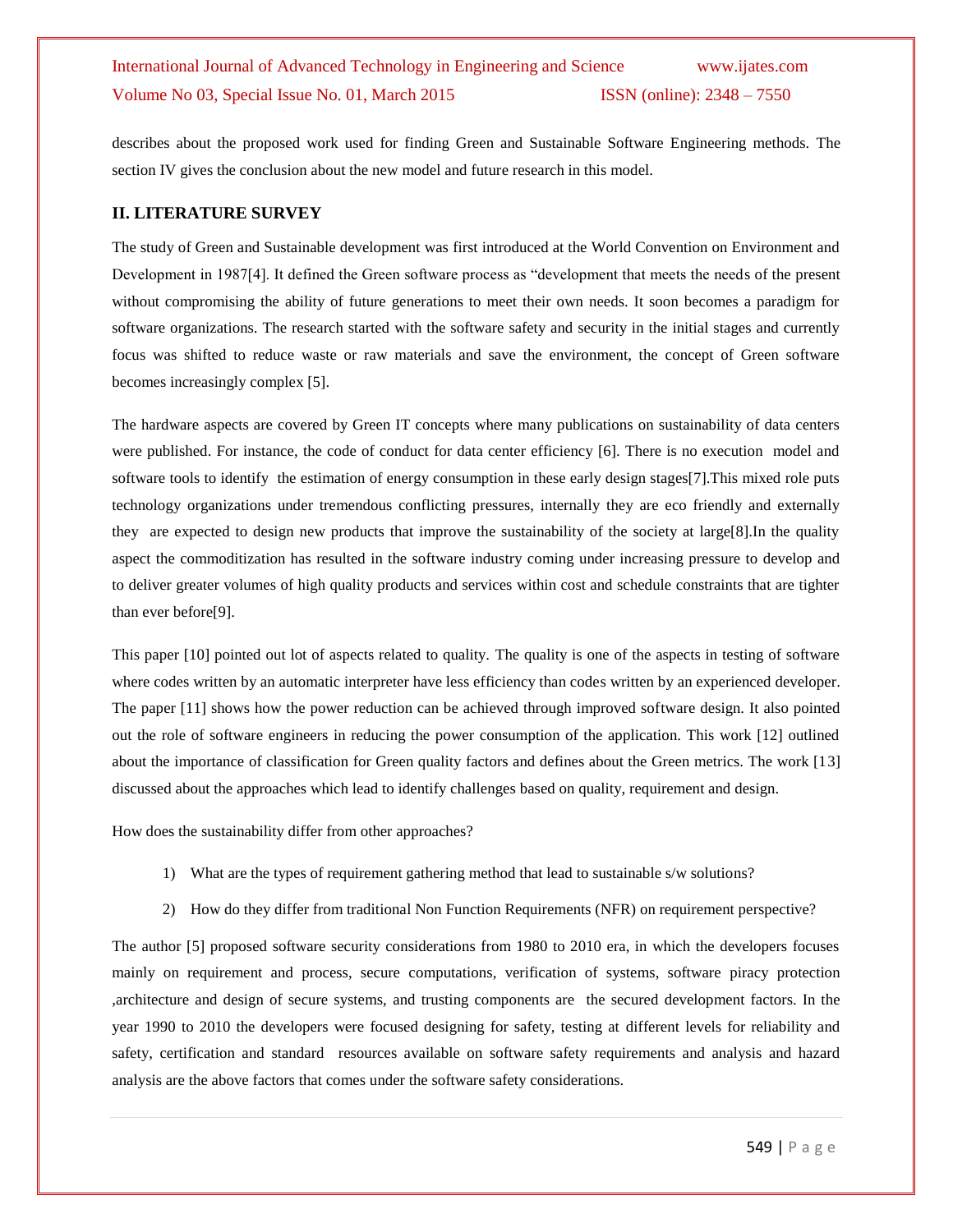In the year 2010 software sustainability considerations safety is an emergent property that arises when the system components interact within an environment [14].The supporting sustainability requires knowing the stakeholders as the key challenge and success factor for all the projects also for the sustainable and Green software. There is a lot of effort trying to combat pollution issues especially the European Union (EU) cap is the limited amount of emission from each country and it can be traded in the form of emission permit. Installations are able to hold credit but it will not be allowed to exceed the cap. However if the installations would like to emit more gas they have to pay in order to obtain credit, therefore not only carbon foot print or hazardous substance but also environment foot print has to be monitored closely by manufacturers. This method has to be set for software development industries[15]. Reducing the energy consumption and overall environmental impacts of data centers have become an important research area in future [16].The European commission's Europe 2020 strategy has targeted three key areas for sustainable growth. They are

- 1) 20% increase in energy efficiency
- 2) 20% reduction of green house gas emissions and
- 3) Increase the share of renewable energy by 20%.

So more concentration is required in these areas in both developed and developing countries. [17]

Software development plays a specific role in creating rebound effects. The usual response of software engineers is to increase the processing power and storage capacity available at a given price is to capture more of the same [18]. This paper focuses on the Green potential of clouds such as:

- 1) How they have to be deployed for different user levels highlighting the related environmental risks?
- 2) Giving the growing importance of cloud computing the question is not whether it is green as it is now but how it can became really green?
- 3) Awareness and responsible behaviors are background condition to achieve sustainable and Green cloud computing.

One of the pillars of the information society strategy of the European Union is the application of ICT(Information and Communication Technology) to improve the quality of life and to foster environmental care and sustainable development [28]. Over a third of organizations in Europe do not implement Green IT practices the most prominent reason given is that there is no official legislation in their countries in enforcing Green IT practices. Less than one fifth of the organizations actually monitor how employees reduce their energy consumption [19]. The paper empirically analyzed the energy consumption induced by comparable MIS(Management Information System) applications namely, ERP(Enterprise Resource Planning) CRM(Customer Relation Management) and DBMS( Data Base Management System) and found out that:(i) not only infrastructural layers, but also the MIS application layer does impact energy consumption up to70% (ii)different MIS applications are satisfying the same functional requirements to consume significantly different amounts of energy (differences up to 145%), and (iii) in some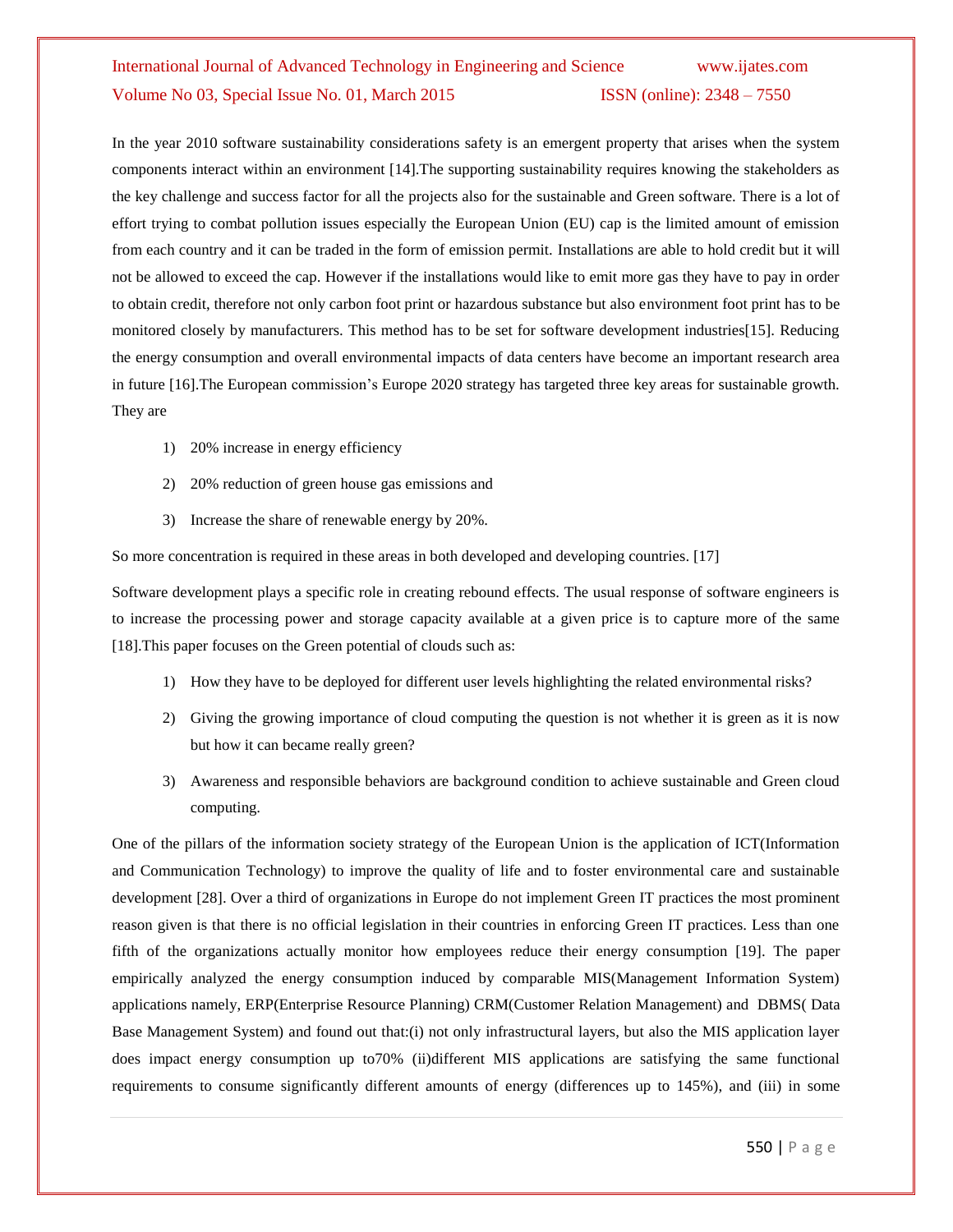scenarios energy efficiency cannot be increased simply by improving time performance.[38]In this proposed model they try to cover the five sustainability dimensions and propose generic aspects for each one. For each generic aspect one can associate more detailed and quantifiable properties.

#### **2.1 Requirement Engineering Perspective**

Requirement engineering involves eliciting, analyzing, documenting and maintaining the complex set of requirements for a software system. [35] In this paper [35] the author raised the 3 types of research related questions about support of environmental sustainability by requirement engineering such as:

- 1) How to make environmental sustainability a first –class quality objective for development?
- 2) How does the necessity can be implemented in a requirement approach?
- 3) How can one assess the impacts of a given software system for environmental sustainability, including both direct and indirect effects and considering different groups of stakeholders?

[40] Applying the principles of system thinking, sustainability can be defined as preserving the function of a system over a time span.

### **2.2 Design Perspective**

In software engineering, a design pattern is a general reusable solution to a commonly occurring problem in the software design process [20]. The work [21] pointed out the considerations on Green and sustainability in the design process. This paper focused on a lot of ideas about how to promote Green software values. Energy efficiency should be given more important when it comes down to general algorithm efficiency where there is a need to make thing runs fast with less hardware. But this is amplified and driven by pricing schemas of cloud resources and cost saving: that needs to write efficient software that can do more with limited resources. This will translate into power efficiency when there is an increase in the amount of work done per CPU Cycle.

There is a myth on Green software engineering which denotes that if the software is built more efficiently then it will consume less energy. So there is a need of global standard which should be bigger than any practitioner who promotes it. Otherwise it will be really hard to raise the awareness. The work [22] describes the best examples for studies published on the average electricity consumption of a single Google search query. In 2007 EPA (Environmental Protection Agency) data center reported to the US congress that by 2011 the peak load will be generated on the grid by data centers in US alone. It would be close to 12 GW which is equivalent to the output from 25 base load power plants where research community need to focus on this area.

In terms of chip manufacturing, a study [22] shows that the amount of resources and energy consumed are measured as a ratio against the weight of the final product (chip) which is one of the highest amongst all manufacturing industries. Thus the environmental impacts of these associated manufacturing industries should also be considered when analyzing the ecological impact of a computer. Many developing countries do not have efficient recycling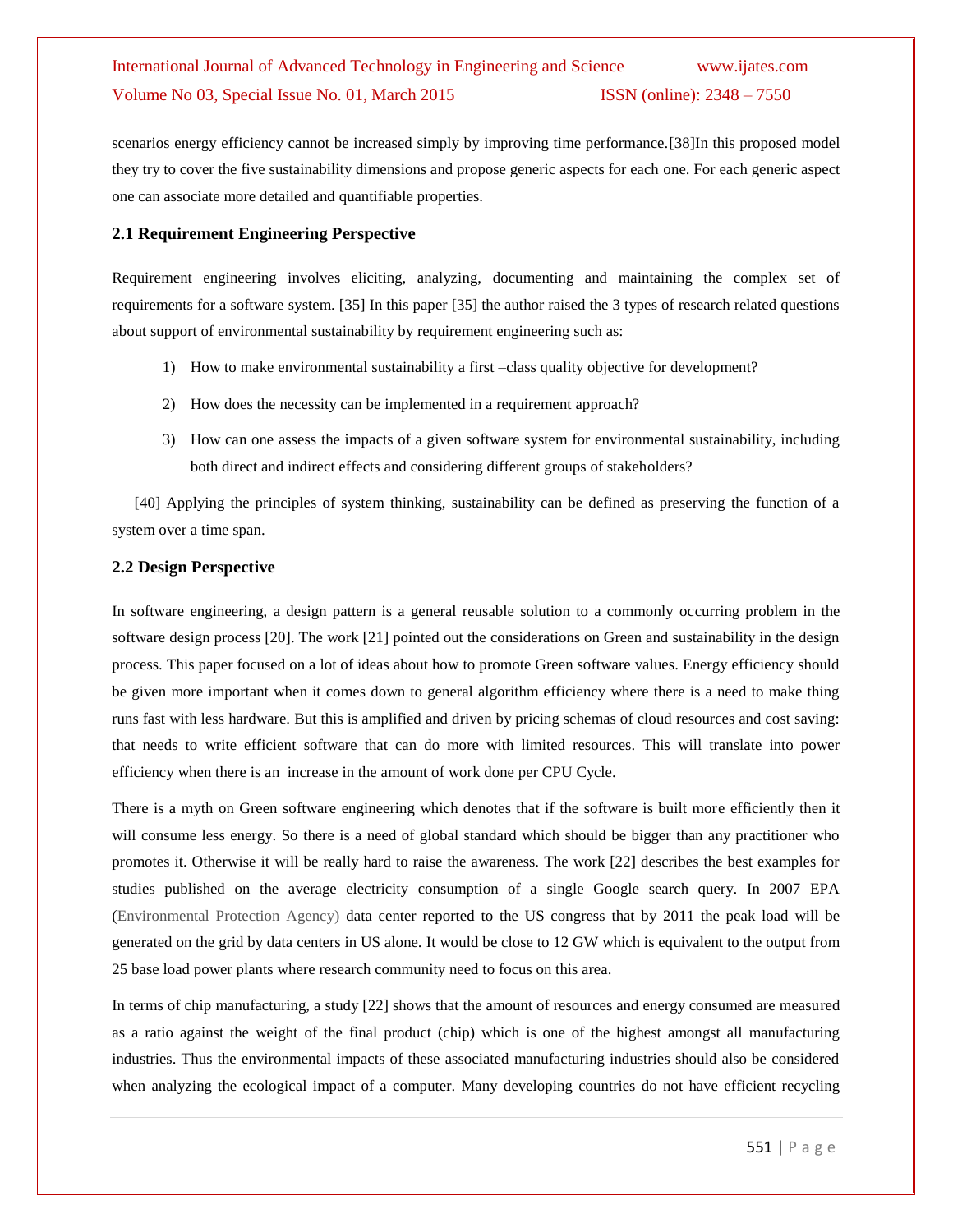facilities for packaging and shipping of computers. In the point of disposal many developed countries have introduced laws for e-waste recycling but owing to the high operational costs, most e-waste ends up in developing countries where appropriate recycling facilities and stringent environmental laws do not exist. The author proposed a solution for these environmental issues with the use of virtualization with Green. But again that the use of virtualization with Green also raises many research oriented questions for future investigation. [23]

Designers of software technology are responsible for the long term consequences of software designs. There is a perception that sustainability is a distinct discipline of research and practice with few defined connections to software where as sustainability is a pervasive concern that translates into discipline-specific questions in each area it applies [24]. Programmers should write efficient algorithms via writing a compact design of codes and data structures based upon the application, programming language, and the architecture of the hardware but optimization comes from only through experience.[25] (Re-)Designing business models and business processes according to the principles of sufficiency (instead of maximizing port) and decoupling of resources from economic growth.

#### **2.3 Coding (or) Development Perspective**

The coding methodology will differ from experienced developer to fresh developer, the experienced developer will develop or write a code in optimized style, but fresher will write in their own style which is not proper optimization of coding approach. So one have to consider this aspect also for developing the coding and the style. [36] This process is described in three aspects like system, function, and time horizon. System is a software development company, function with minimized environment impact and sufficient economic balance and time horizon depends on the company size and the general duration of the projects. In development process the company needs to concentrate about energy efficiency, energy consumption and performance based suitability of development of coding. [37] The increasing usage of computers and other electronic devices (for example smart phones, sensors) are continuously impacting ones overall energy consumption. By raising energy costs in computers and in mobile devices which implies the optimization and the adaptation of computer system with this point of view both the companies and the developers implement the sustainability then one will give the  $3<sup>rd</sup>$  star for that companies,

#### **2.4 Green Metrics**

There are different approaches that are related to Green metrics of the software [26]. This paper pointed out the Green software metrics that are defined in the software engineering literature and also raised two research related questions on Green software engineering and Green metrics such as

- 1. What Green metrics have been proposed in software engineering literature?
- 2. How Green metrics can be classified?

This paper also pointed out many Green software metrics which are used in the software engineering literature. A Green factor defines the Green software must fulfill the properties. It needs one or more Green metrics which measures the factor fulfillment in software for instance if one Green factor stillness. [10] This paper additionally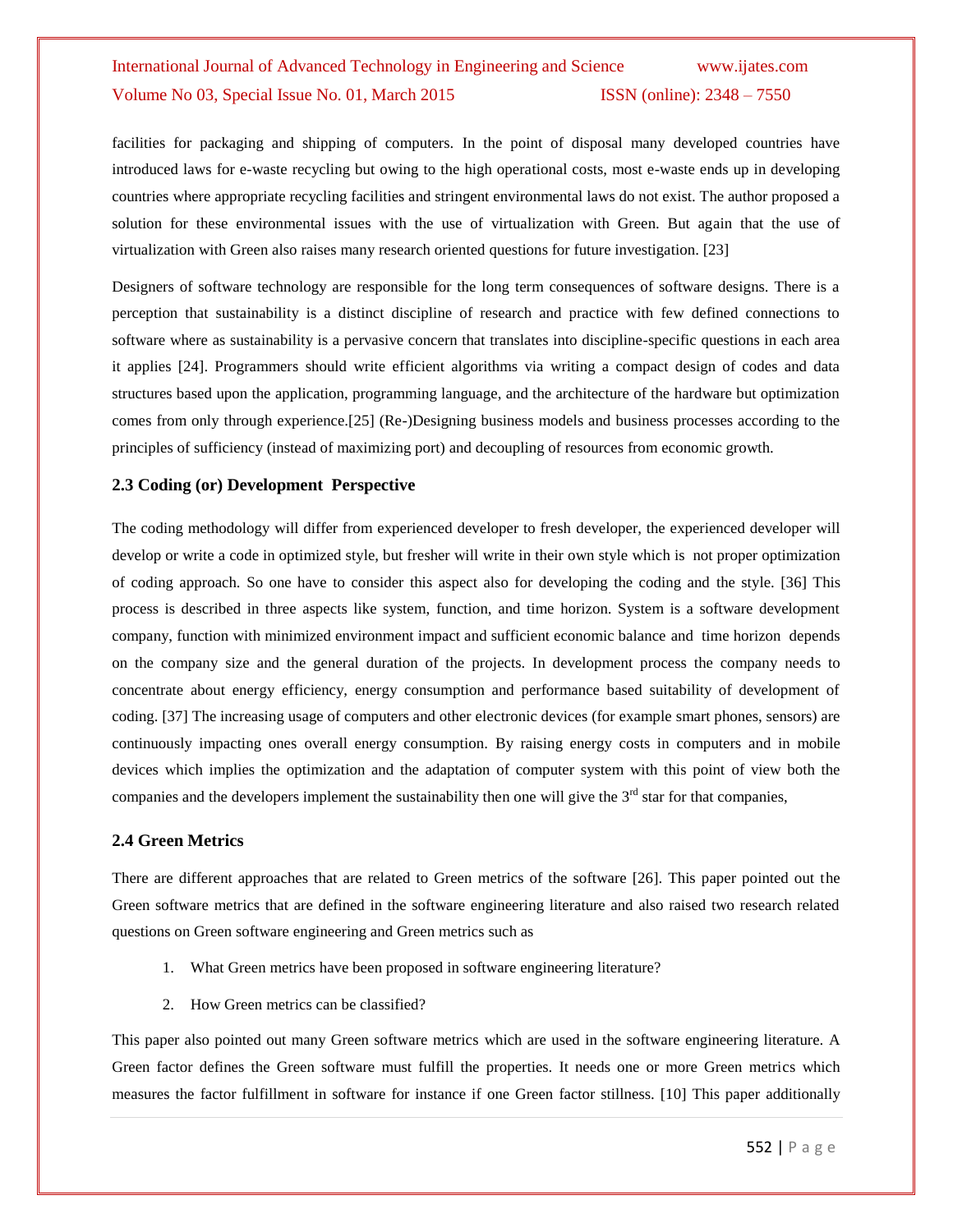pointed out how to obtain Green quality which is determined. The work presented [32] the quality assurance techniques corresponding to the requirements which are needed; it necessitates future research in establishing sustainability metrics as well as assessment techniques. In [7] Green soft model it has the ability to represent three categories of sustainability criteria and metrics for software products they are (I) common quality criteria and metrics (II) directly related criteria and metrics and (III)indirectly related criteria and metrics. Depending up on the classification the quality properties "Modifiability" and Reusability" take effect in the development phase, where as the properties "portability, supportability, performance, dependability, usability, and accessibility" take effect in the usage phase. In [27] a Green model for sustainable software engineering energy awareness in systems can be obtained and calculated through Green metrics such as the Green Performance Indicators(GPIs) found in[28,29,30,31]here GPIs are classified into four classes here GPIs are classified into four classes: IT Resource Usage GPIs that compute resource usage, the Application Life cycle KPIs(Key Performance Indicators) that define efforts required to develop or redesign applications and reconfigure IT-infrastructure, the Energy Impact GPIs that represent the environmental impact of data centers, and the Organizational GPIs that describe organizational factors..[32] Green IT will happen only when all the stakeholders involved in delivering and consuming IT services are aware of the functionality of the service delivers and of the relationships between the associated Quality of service levels and environmental-impacts metrics. The work [33] presented that Information Technology (IT) can be regarded as a special resource for business processes. On one hand, IT is useful for collecting, processing and providing information in order to determine and to improve ecological indicators for business processes from the perspective of "IT for Green". On the other hand, IT itself requires natural resources for the design, manufacturing, use, and disposal of the required hardware and software (perspective "Green for IT").In the work [22] Green metrics are used as a tool to measure the actual carbon footprint of SBAs(Small Business Administration). This makes measure ones an eligible keyword for one's search strategy. The work [34] presented a generic metric to measure software and a method to apply it in a software engineering process. All the metrics related approach will help in tuning and in defining the quality of the application developed by the company, the quality control and the quality assurance will derived only with help of testing

#### **2.5 Implementation or Maintenance**

It is important to concentrate these approaches in two point of view (36) (i) whether that company produced a new application for the new customer.(37) (ii) whether that customer already used an application for that customer the company is providing a new technologies It is like that one need to think about the old system and about the disposal[37] sustainability of the software system during its maintenance period until replacement by a new system includes continuous monitoring of quality and knowledge management. [39] Green IT shows that information technology can also help to create a sustainable environment through the following

- 1. Modifying supply chain , production activities and organization flow
- 2. Creating more efficient business operators, buildings and system.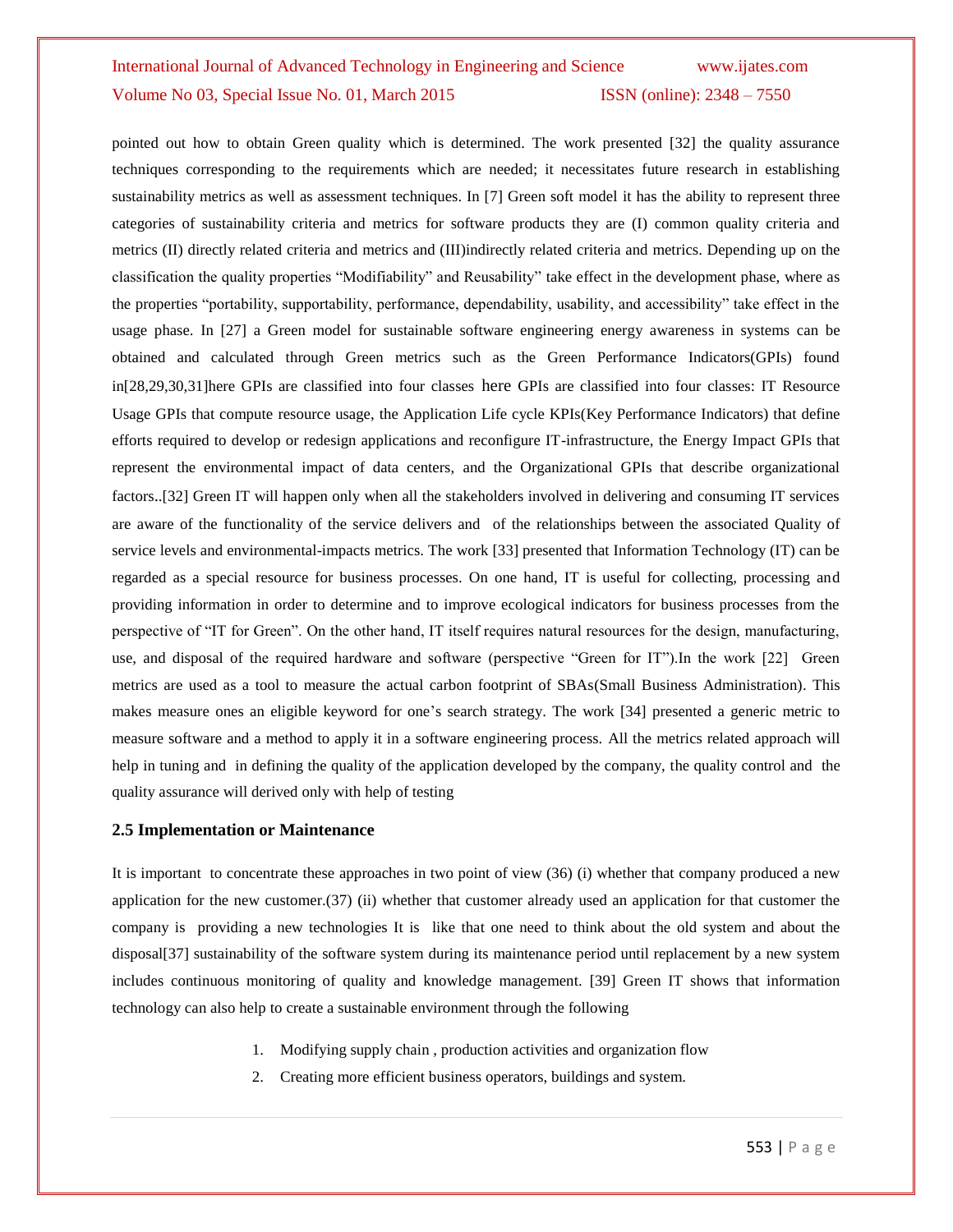- 3. Helping the decision making process by analyzing modeling, and simulating of environmental impacts that may occur
- 4. Auditing and reporting the organization's energy consumption and savings

#### **III. PROPOSED WORK**

From the literature survey the following research challenges are identified for the use of SDLC (Software Devolvement Life Cycle) technique in the area of sustainable software using Green technologies. In the previous study of the work there is no high importance for the requirement analysis related to Green. If much concentration given to this phase the throughout the life cycle it becomes Green. In this analysis phase one have to raise a question in the aspect of sustainable software engineering using Green technologies. Based on this problem a new model was proposed in this research work. Figure 1 shows the how the CMM(Capability Maturity Model) model is working equivalent to the SDLC approach ,and also shows the star values for each phases.

SDLC Energy Star Model.



#### **3.1 Requirement**

In software development process the requirement collection is a very important aspect for software development companies. In this process anything may go wrong or requirement may not be collected as per user specification, this it will create a serious problem in future, this may affect the economy, social, technical and environment .Collection of requirement is a very important role, when one collecting the requirement that time itself one have to ensure about sustainability of software, whether it is functional requirement or non functional requirement .If one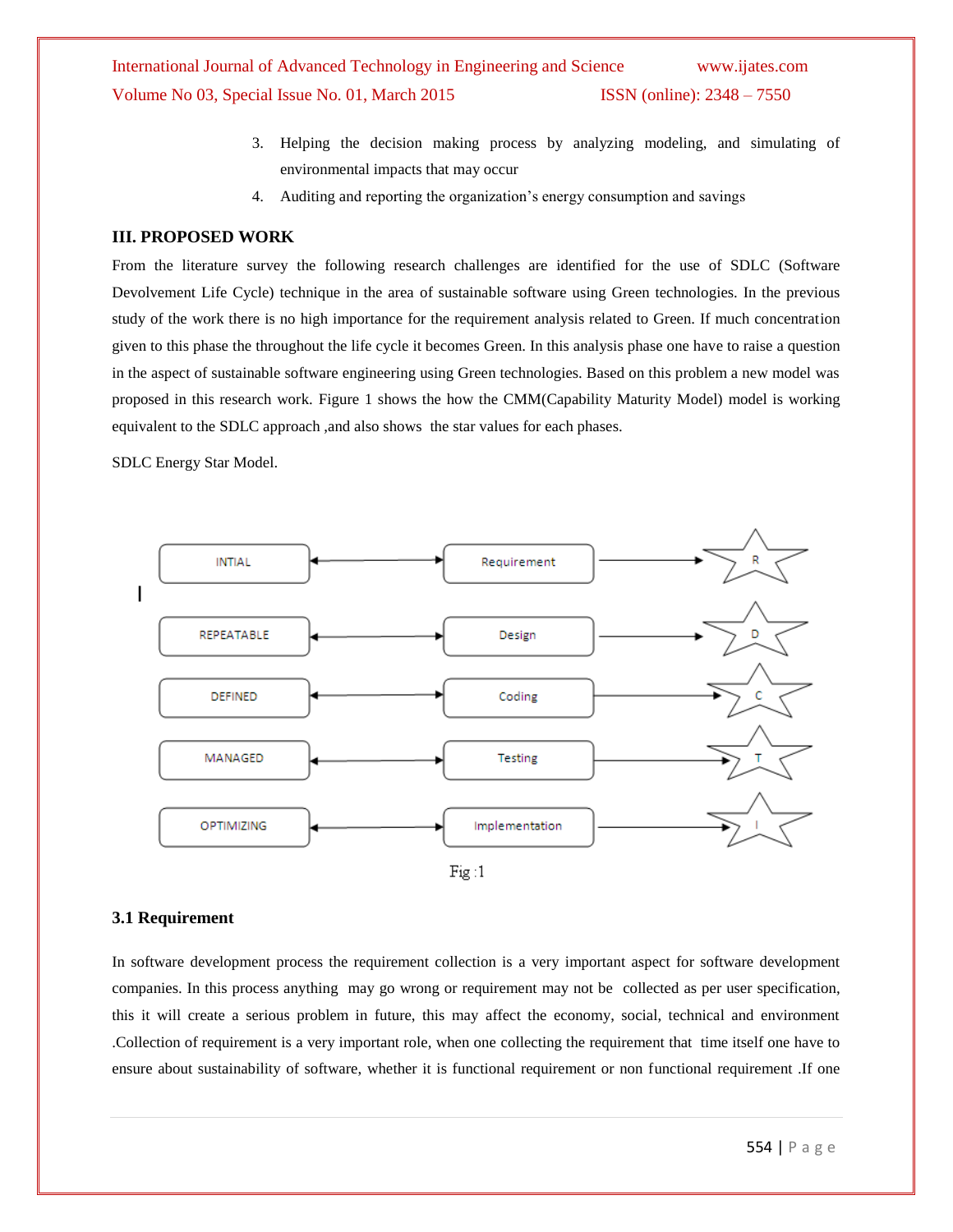collected the requirement as per Green and Sustainability based then one can give a star for that process of activity. This process is equivalent to the CMM (Capability Maturity Model) level process of the first stage Initial.

#### **3.2 Design**

It is a second important aspect in SDLC phase based on the requirement collected from the customer companies' one have to create a mock design to show the customer. Here also one has to implement the sustainable methodology with Green IT. If a design is created as per the satisfied level of sustainability then one have to give the  $2<sup>nd</sup>$  star for that companies . This process is equivalent to the CMM level process of the second stage Repeatable. It is equivalent to the repeatable process through the design of the forms, database, architecture the developer, data base administrator, and architect they need to work for this process have to meet the customer satisfaction level .If they satisfied in the point of Green and Sustainability condition here the designer, Data base administrator and architect need to give more concentration for performance of the data base, energy efficiency of the application, and server speed.

#### **3.3 Development (or) coding**

The most important aspect in SDLC is development or coding .The coding style will vary from developer to developer if the code is written in optimized level and also it will considers about the Green and Sustainability approach then one will provide the  $3<sup>rd</sup>$  star for that company, for maintaining the complete coding as clean code .The new comer for that company also needs to follow the defined code. This process is equivalent to the defined process of CMM level here the developer needs to define the coding style in the sustainability approach.

#### **3.4 Testing**

After design and development of activities got over in the sustainable based SDLC phase, Testing is playing the next important role. Testing almost determines the quality of the product, testing the company released the product with as per the software quality and then one will give the  $4<sup>th</sup>$  star for that company. It is equivalent to the process of CMM level Managed because after releasing the software the company needs to maintain and to manage the application as per Green and Sustainability approach.

#### **3.5 Implementation**

It is the last stage of the Sustainable SDLC phase, in this phase of activity the company will be implementing the new application, or updated version will be releasing for maintaining the existing application. For that reason they may release a new user manuals, DVD (Digital Versatile Disk), CD (Compact Disk) in explaining how to use the application .Once another updating version will be released the company needs to ensure what they are going to do with the old one and for that what are the precaution measures will be implemented to maintain that sustainability .If we follow the sustainability methodology in implementation area then one can give the final star for that company.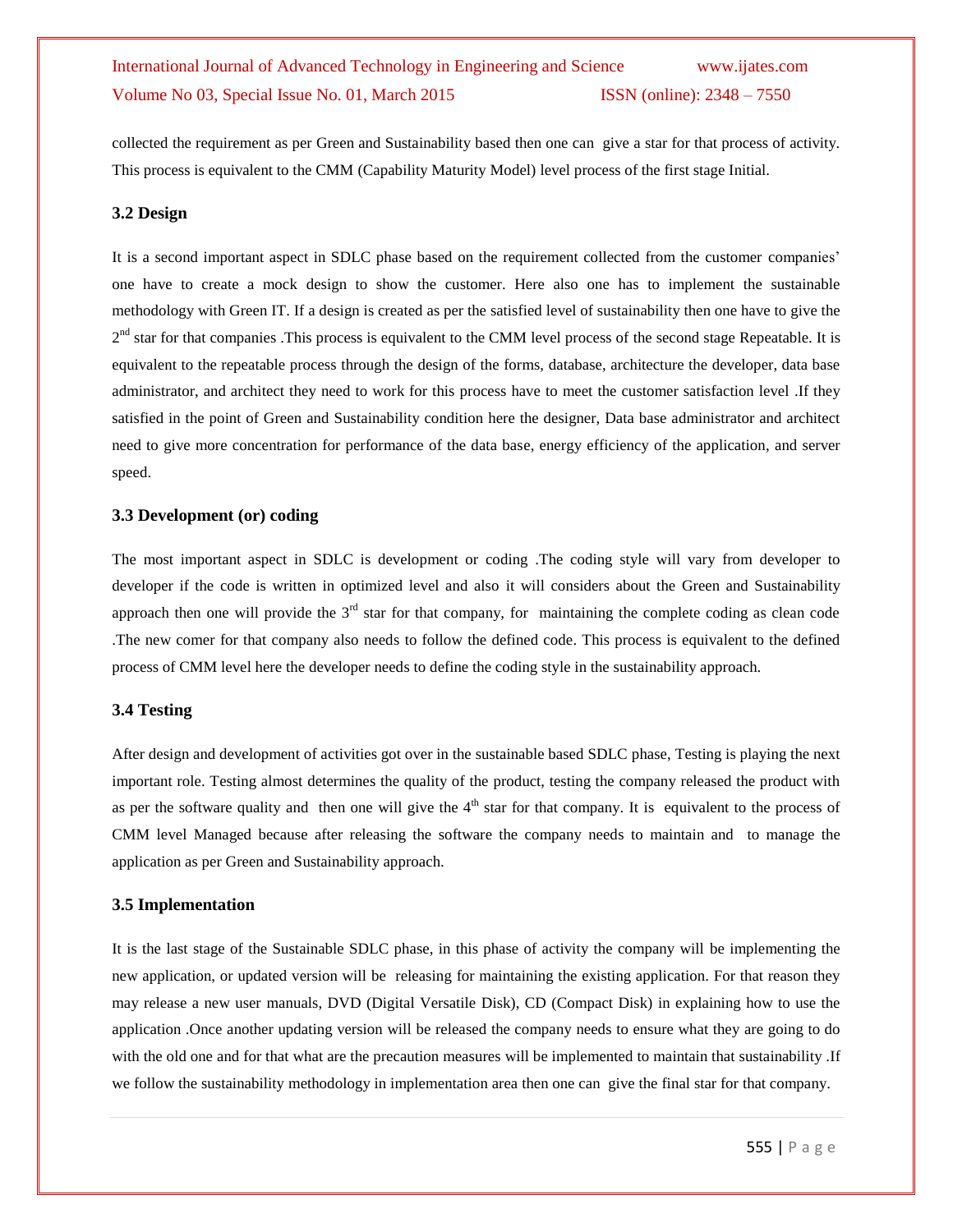The following figure shows how to implement the sustainability in SDLC phases in software engineering .Depending up on the implementation one will consider the Green and Sustainability rating of the company. Figure: 2 shows the star values for the company when it will get certification for Sustainability model.



#### **IV.CONCLUSION**

The main challenges of the 21st century are the global impacts of the environment. The environment impacts may be in any form like noise, heat, radiations and power consumption. The above set of factors affects the environment [1] directly or indirectly which gives negative impacts on economy, society, human beings and environment that resulted from development, deployment and usage of the software. In the development of a software application, there exists many life cycle models, where each model has its own sustainability and environment threats. But most of the research activities focus only on energy efficiency and energy consumption. This work proposes a new software model called SDLC Energy Star model in each phases of the life cycle of software engineering where one tried to implement the star values and tried to achieve the Green and Sustainability in SDLC in software developing companies. In future research what are all the green metrics we need to provide for getting star values in each phases of the SDLC.

#### **REFERENCES**

- [1] Dick, M.Drangmeister, J.Kern, E.Naumann, S., "Green Software Engineering with Agile Methods," Green and Sustainable Software (GREENS), 2013 2nd International Workshop on , Vol., no., pp.78,85, 20-20 May, 2013.
- [2] Johann, T. Dick, M.; Kern, E.Naumann, S., "Sustainable Development, Sustainable Software, and Sustainable Software Engineering: An Integrated Approach," *Humanities, Science & Engineering Research (SHUSER), 2011 International Symposium on* , Vol., no., pp.34,39, 6-7 June, 2011.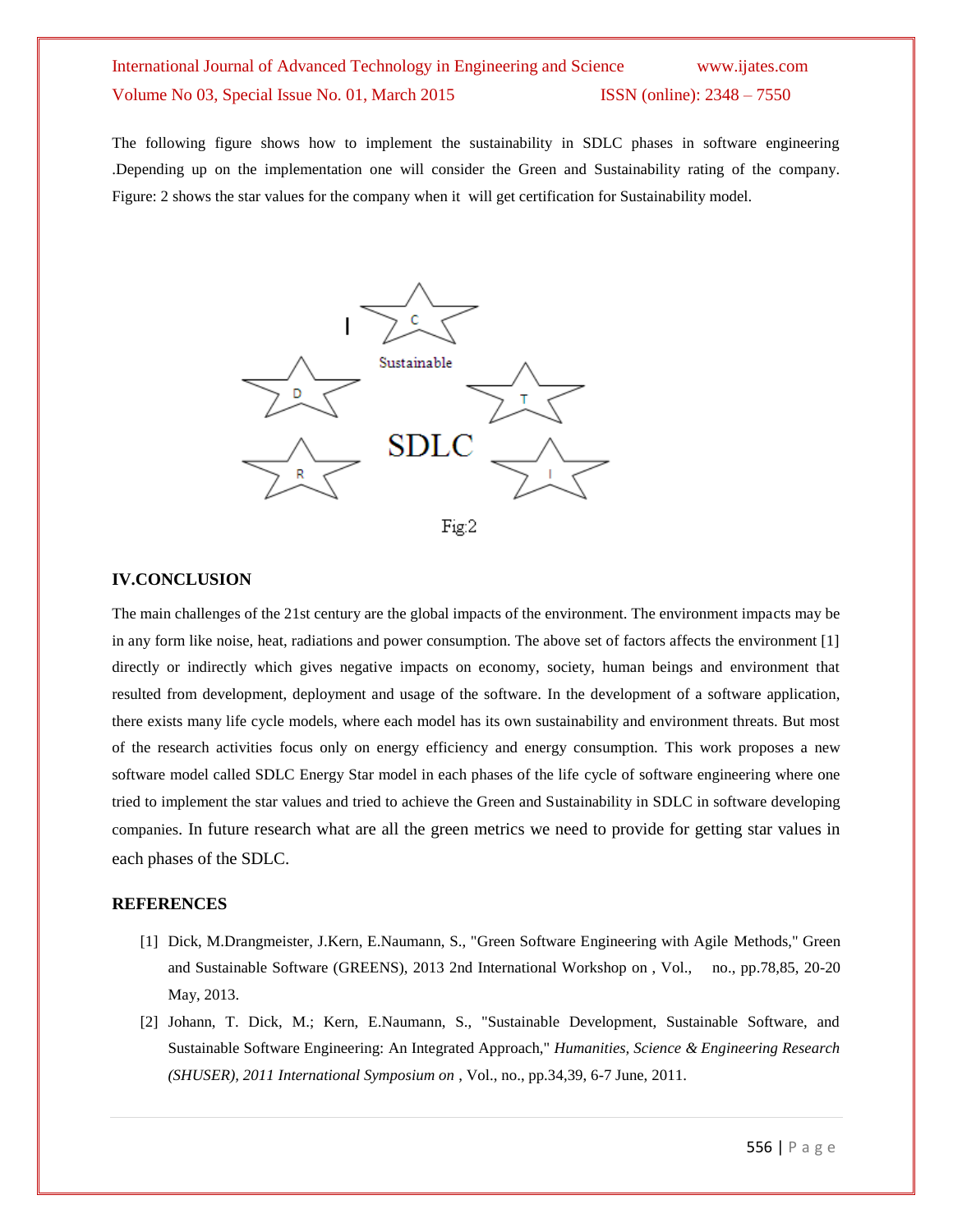- [3] Bener, Ayse Basar; Morisio, Maurizio; Miranskyy, Andriy, "Green Software," *Software, IEEE* , vol.31, no.3, pp.36,39, May-June 2014doi: 10.1109/MS.2014.62
- [4] Stefan Naumann, Markus Dick, Eva Kern, Timo Johann, The GREENSOFT Model: A reference model for green and sustainable software and its engineering, Sustainable Computing: Informatics and Systems, Volume 1, Issue 4, December 2011, Pages 294-304, ISSN 2210-5379
- [5] Sierszecki, K.; Mikkonen, T.; Steffens, M.; Fogdal, T.; Savolainen, J., "Green Software: Greening What and How Much?," *Software, IEEE* , vol.31, no.3, pp.64,68, May-June 2014
- [6] Eugenio Capra, Chiara Francalanci, Sandra A. Slaughter, Is software "green"? Application development environments and energy efficiency in open source applications, Information and Software Technology, Volume 54, Issue 1, January 2012, Pages 60-71, ISSN 0950-5849,
- [7] Sahin, C.; Cayci, F.; Clause, J.; Kiamilev, F.; Pollock, L.; Winbladh, K., "Towards power reduction through improved software design," *Energytech, 2012 IEEE* , vol., no., pp.1,6, 29-31 May 2012.
- [8] Juha Taina-Good,Bad,and Beautiful –In Search of Green software quality Factors- CEPIS upgrade European journal Exploring Initial challenges for green software engineering
- [9] Penzenstadler, B.; Femmer, H.; Richardson, D., "Who is the advocate? Stakeholders for sustainability," *Green and Sustainable Software (GREENS), 2013 2nd International Workshop on* , vol., no., pp.70,77, 20-20 May 2013
- [10]DR. BOB STEIGERWALD AND ABHISHEK AGRAWAL SOFTWARE & SERVICES GROUP, INTEL CORPORATION, FOLSOM, CA, USA-"Developing Green Software"- Download the [Developing Green](https://software.intel.com/sites/default/files/developing_green_software.pdf)  [Software-](https://software.intel.com/sites/default/files/developing_green_software.pdf)A generic model for sustainability with process and product specific instances .Developing a green software - on June 23, 2011
- [11]Patricia Lago , Niklaus Meyer , Maurizio Morisio , Hausi A. Müller , Giuseppe Scanniello, Leveraging "energy efficiency to software users": summary of the second GREENS workshop, at ICSE 2013, ACM SIGSOFT Software Engineering Notes, v.39 n.1, January 2014
- [12]Penzenstadler, Birgit; Raturi, Ankita; Richardson, Debra; Tomlinson, Bill, "Safety, Security, Now Sustainability: The Nonfunctional Requirement for the 21st Century," *Software, IEEE* , vol.31, no.3, pp.40,47, May-June 2018
- [13]Trent A. Kroeger, Neil J. Davidson, Stephen C. Cook, "Understanding the characteristics of quality for software engineering processes: A Grounded Theory investigation, Information and Software Technology, Volume 56, Issue 2, February 2014,
- [14] DR. BOB STEIGERWALD AND ABHISHEK AGRAWAL SOFTWARE & SERVICES GROUP, INTEL CORPORATION, FOLSOM, CA, USA-"Developing Green Software"- Download the [Developing](https://software.intel.com/sites/default/files/developing_green_software.pdf)  [Green Software](https://software.intel.com/sites/default/files/developing_green_software.pdf) white paper. Pages 1- 11- on June 23, 2011
- [15]Giovanna Sissa;"utility computing: green opportunities and risks",CEPIS UPGRADE, The European journal for the informatics professional,Vol.XII,issue no.4,October -2011 page no :16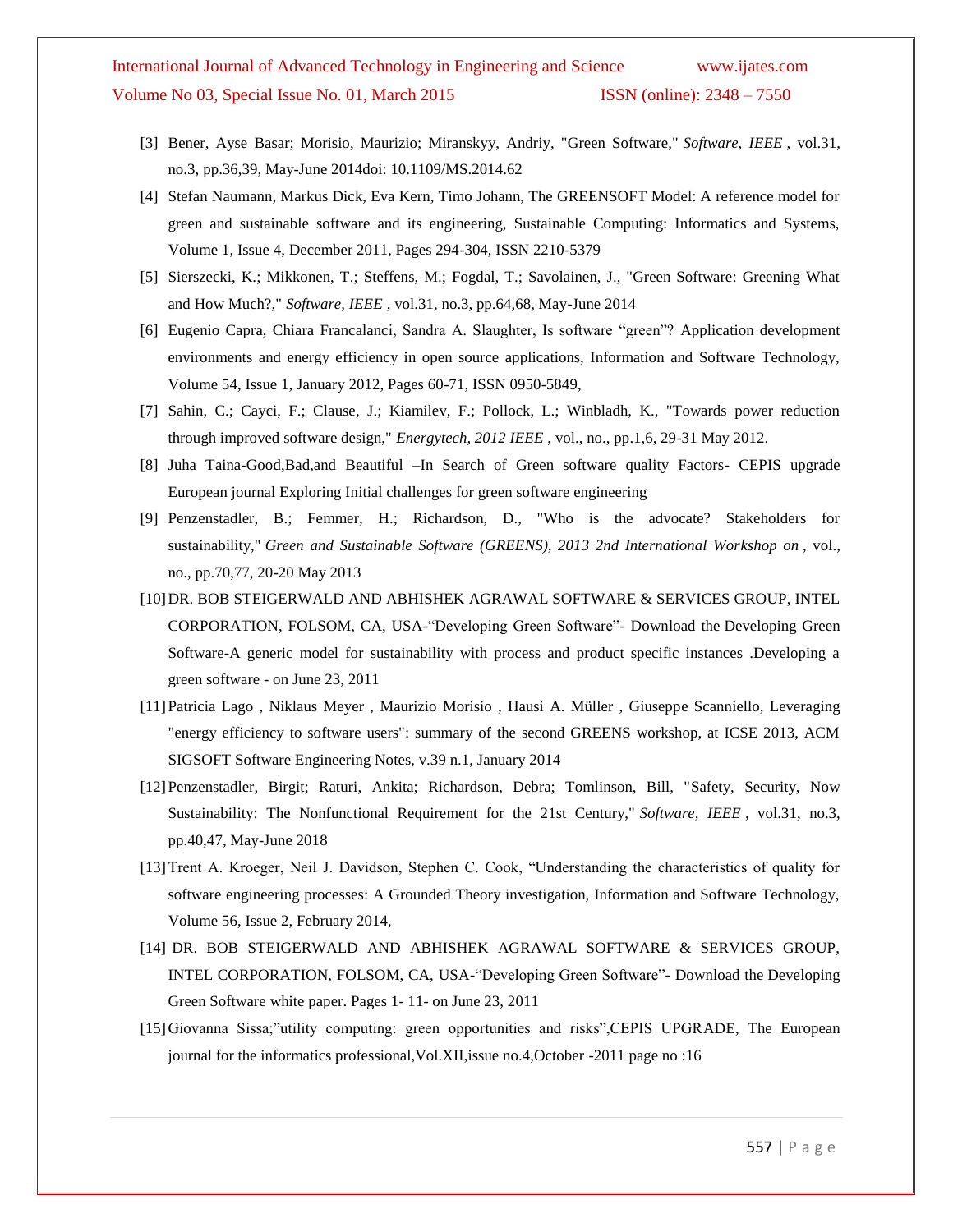- [16]Juan-Carlos López-López, Giovanna Sissa, Lasse Natvig :"Green ICT: The information society commitment for environmental Sustainability", CEPIS UPGRADE, The European journal for the informatics professional,Vol.XII,issue no.4,October -2011 page no :2
- [17]Carol-Ann Kogelman on behalf of the CEPIS Green ICT Task Force– CEPIS Green ICT Survey Examining Green ICT Awareness in Organisations: Initial Findings , CEPIS UPGRADE, The European journal for the informatics professional,Vol.XII,issue no.4,October -2011 page no :6
- [18]Authors: Christoph Becker, [Ruzanna Chitchyan,](http://arxiv.org/find/cs/1/au:+Chitchyan_R/0/1/0/all/0/1) Leticia Duboc, Steve Easterbrook, Martin Mahaux, Birgit Penzenstadler, Guillermo Rodriguez-Navas, Camille Salinesi, Norbert Seyff, Colin Venters, Coral Calero, Sedef Akinli Kocak, [Stefanie Betz-](http://arxiv.org/find/cs/1/au:+Betz_S/0/1/0/all/0/1)" The Karlskrona manifesto for sustainability design- **[v1]** Sat, 25 Oct 2014[-http://arxiv.org/format/1410.6968v1](http://arxiv.org/format/1410.6968v1)
- [19]Paolo Bozzelli, Qing Gu, Patricia Lago "A systematic literature review on green softwaremetrics" www.sis.uta.fi/~pt/TIEA5\_Thesis\_Course/.../SLR\_GreenMetrics.pdf
- [20]Birgit Penzenstadler,Bill Tomlinson and Debra Richardson "RE4ES Support Environmental Sustainability by Requirements Engineering "-2012Journal of International Workshop on Requirements Engineering for Sustainable Systems
- [21] Petter Larsson, WHITE PAPER, Intel Software Solutions Group Energy-Efficient Software Guidelines, April 2011
- [22]Aman Kansal,A Feng Zhao,Jie Liu,Nupur Kothari,Arka A. Bhattacharya "Virtual machine power metering and provisioning",Proceedings of the 1st ACM symposium on Cloud computing, 978-1-4503-0036- 0,Indianapolis, Indiana, USA P 39-50,2010, ACM
- [23]Sara S. Mahmoud and Imtiaz Ahmad, A Green Model for Sustainable Software Engineering , International Journal of Software Engineering and Its Applications Vol. 7, No. 4, July, 2013
- [24]Christoph Becker, Ruzanna Chitchyan, Steve Easterbrook, Martin Mahaux, Birgit Penzenstadler, Guillermo Rodriguez-Navas, Camille Salinesi, Norbert Seyff, Colin Venter[s,Coral Calero,](http://arxiv.org/find/cs/1/au:+Calero_C/0/1/0/all/0/1) [Sedef Akinli](http://arxiv.org/find/cs/1/au:+Kocak_S/0/1/0/all/0/1)  [Kocak,](http://arxiv.org/find/cs/1/au:+Kocak_S/0/1/0/all/0/1) [Stefanie Betz](http://arxiv.org/find/cs/1/au:+Betz_S/0/1/0/all/0/1) "The Karlskrona manifesto for sustainability design", Version 0.3, October 2014, http://arxiv.org/abs/1410.6968v1
- [25]Penzenstadler, B.; Raturi, A.; Richardson, D.; Tomlinson, B., "Safety, Security, Now Sustainability: The Nonfunctional Requirement for the 21st Century," *Software, IEEE* , vol.31, no.3, pp.40,47, May-June 2014
- [26]N Chitnis, R Bhaskaran, T Biswas "Going Green With Virtualization" Vol 9 no:1 2011Green IT: Go Green for Sustenance, 2011 http://www.infosys.com/infosys-labs/publications/documents/green-it/goinggreen-virtualization.pdf
- [27]Alexander Kipp, Tao Jiang, Mariagrazia Fugini, Ioan Salomie, Layered Green Performance Indicators, Future Generation Computer Systems, Volume 28, Issue 2, February 2012, Pages 478-489, ISSN 0167- 739X,
- [28] S. S. Mahmoud and I. Ahmad, "Green Performance Indicators for Energy Aware IT Systems: Survey and Assessment", Journal of Green Engineering, vol. 3, no. 1, (2012), pp. 33-6